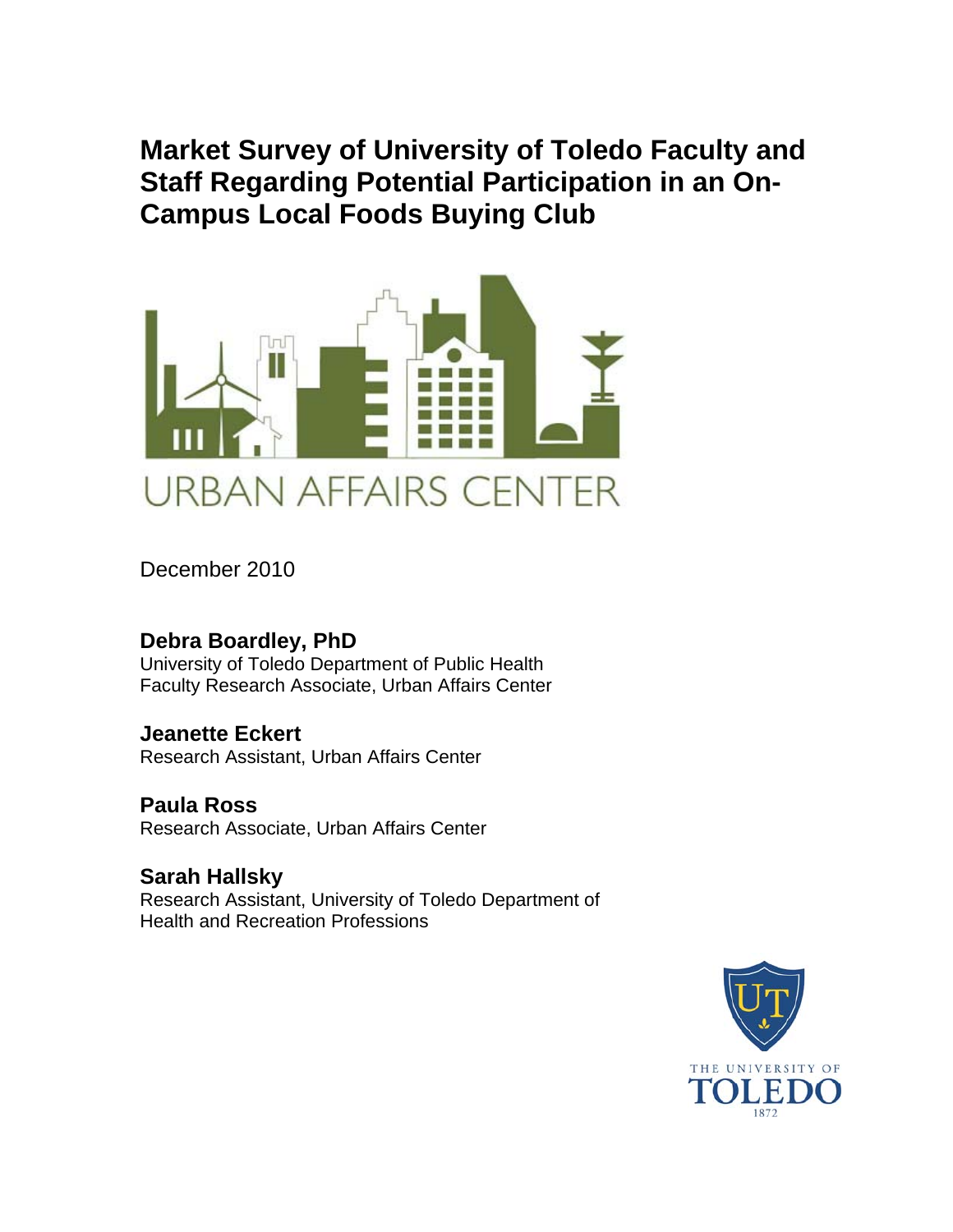Prepared for The UT Urban Affairs Center December 2010

**The University of Toledo Urban Affairs Center 2801 W. Bancroft St. Toledo, Ohio 43606 419**.**530**.**3591 E-Mail: [uac@utoledo.edu](mailto:uac@utoledo.edu)**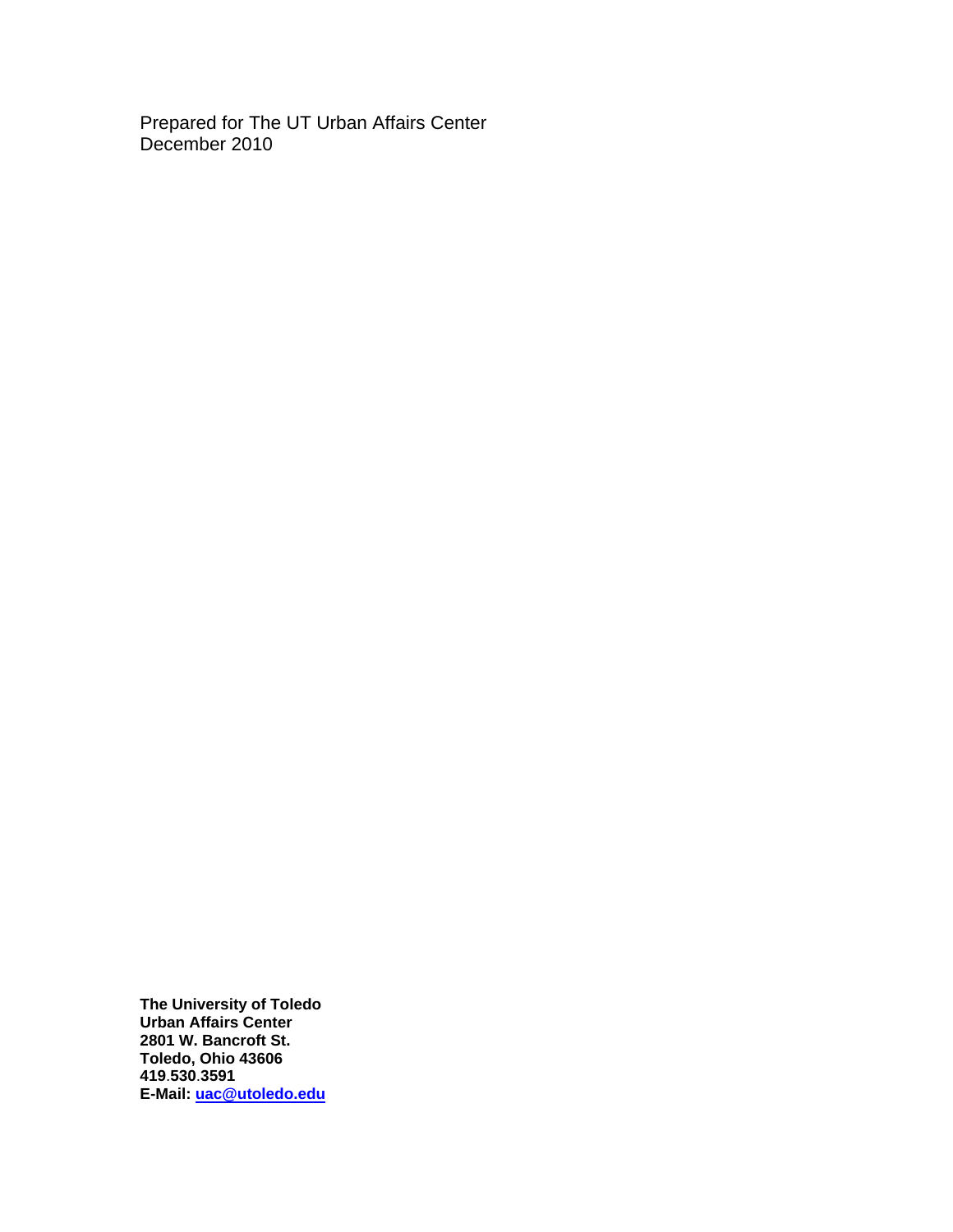# **Table of Contents**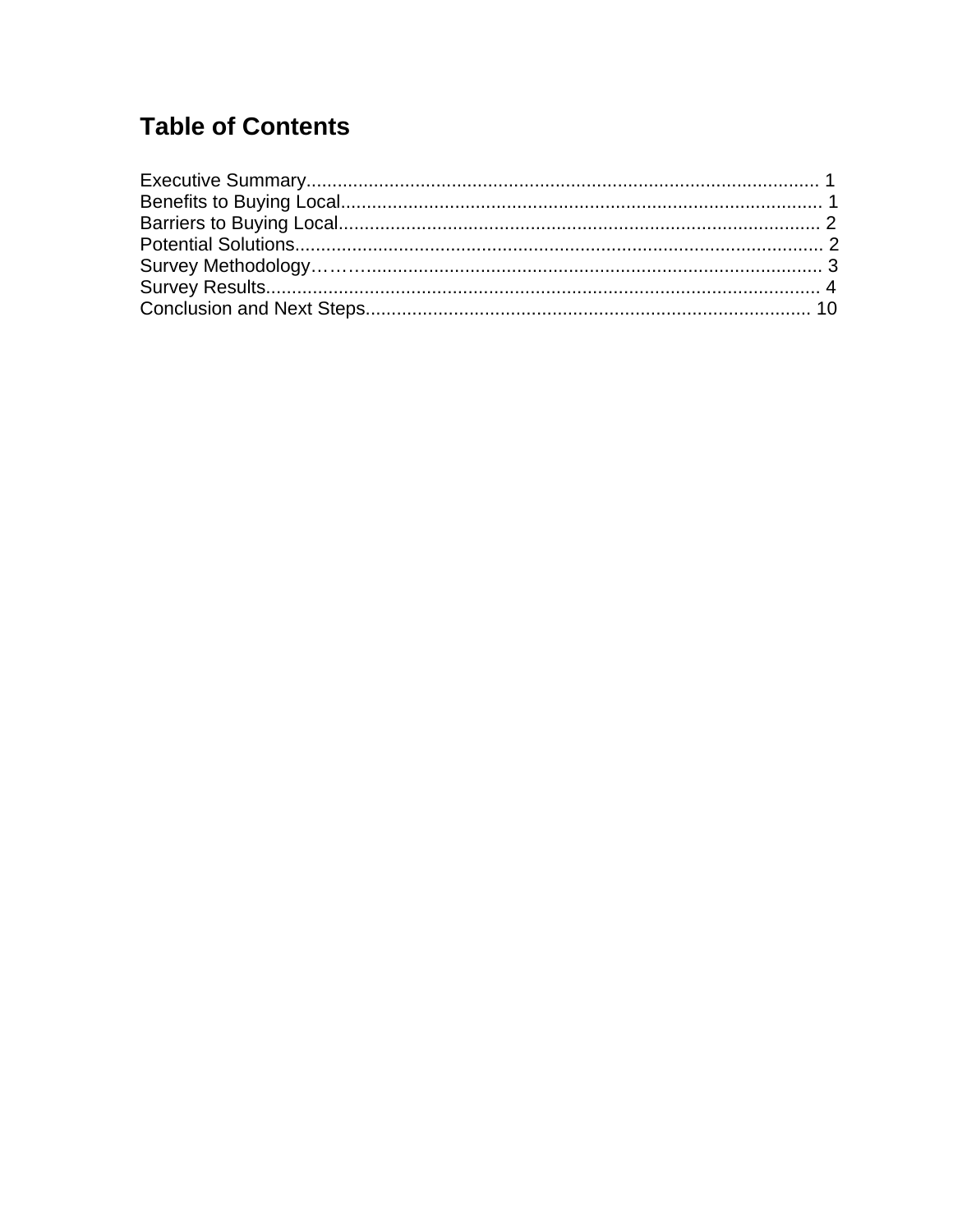## *Executive Summary*

In recent years, the interest in purchasing locally grown foods has been on the rise, and Toledo has been no exception to this trend. As consumers become more aware of the potential benefits of buying from local producers, they continue to seek new ways of making this connection. The idea of buying local, on the surface, is one that is easy to support. In an era where the majority of food products are produced on large scale farms, sent to centralized processors, packagers, and distributors, and sold at large chain retailers, some consumers are daunted by the real or perceived increases in cost and decreases in convenience.

The University of Toledo Urban Affairs Center joins many across the country and in the Northwest Ohio region who are trying to find new and innovative ideas for shortening the path from producer to consumer. We seek to educate consumers about benefits and opportunities for supporting local producers. We also seek to inspire our local producers and entrepreneurs to forge new trails in the food market in order to meet the increasing demand for locally grown products.

To this end, we conducted a survey of UT faculty and staff to learn more about the potential for a buying club on campus that would allow participants to purchase local foods, such as fruits, vegetables, and eggs, directly from producers and have them delivered to their workplace. Programs such as this are successful because they pool together consumers upon whose patronage producers can depend, and because they increase the ease and convenience with which consumers can access locally produced items.

Our results indicate that faculty and staff are generally supportive of this kind of program, and that many would in fact participate regularly throughout the year, with many respondents stating they would pay slightly higher prices to have this access and convenience. We strongly believe that the time is ripe for a local entrepreneur to use this information and launch such a buying club here on UT's campus.

## *Benefits to Buying Local*

Food is one item that we all purchase. Thus, even small shifts in consumer behavior can have noticeable and positive effects on the food system and on the bottom line of local producers. There are many potential benefits to buying local food. Shortening food chains means that food travels shorter distances, using less fuel and, in some cases, requiring less packaging, shrinking its environmental impact.

A shorter food chain also means that fruits and vegetables can be purchased at the peak of freshness, when their nutritional value (and taste!) is best. For other products such as dairy, baked goods, and meat, a quicker path to the consumer reduces the need for preservatives or other additives.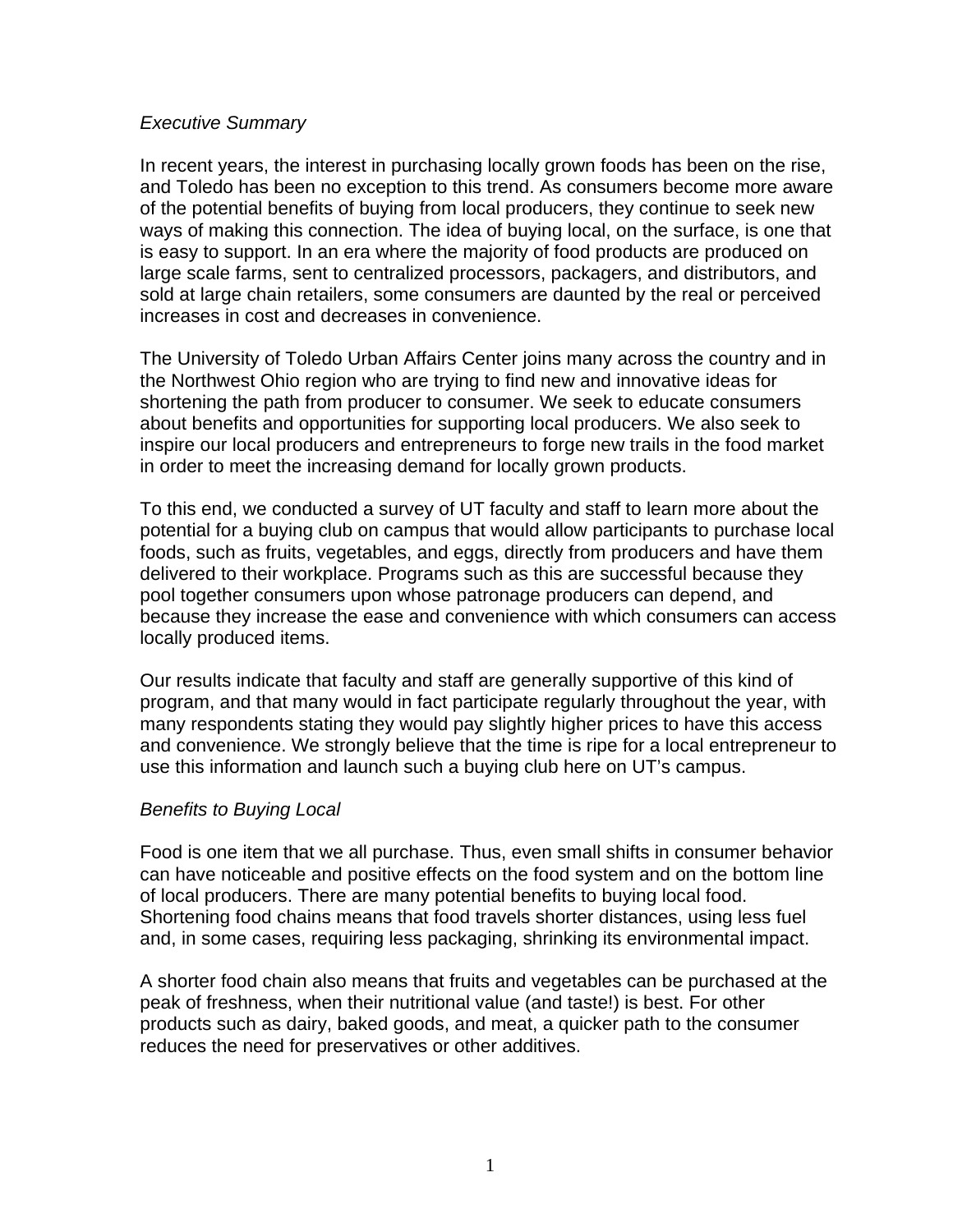As consumers begin to get reacquainted with their food sources, this often leads to more cooking at home, higher fruit and vegetable consumption, and better all around nutrition. Shopping at farmers markets or receiving a weekly box of produce through a local farmer's community supported agriculture (CSA) business often exposes consumers to new varieties of produce as well.

A greater percentage of each dollar spent locally stays in the local economy because it is not forwarded to a corporate headquarters in another state. Local business owners also often have much more invested in the local community than a chain retailer does, and they support other local businesses as well as local charities and community organizations.

## *Barriers to Buying Local*

The rise of industrial agriculture and the globalization of the economy have led to corporate control of the food supply, and a decline in consumer knowledge about food production. Many consumers simply do not give a thought to where their food came from or how it was produced when they pluck it off a grocery store shelf, yet many consumers do care about these questions. Large supermarkets make it extremely convenient to do one-stop-shopping and keep food prices low by purchasing from large centralized distributors, and with a continually shrinking pool of local retailers, producers often have few ways to reach the local market.

Ingrained consumer behavior and consumer demand for low food prices and convenient shopping is one half of the disconnect between consumers and growers. The other half is the reluctance or inability of some producers to cater to the socalled locavore consumers, for fear that the market is too small and/or too fickle. For some producers it is easier to accept a low but regular and guaranteed payment from large corporations than to sell directly to the consumer. This can lead to consumers being unable to access a variety of locally produced foods, even if they are seeking them out.

## *Potential Solutions*

Interest in CSAs (community supported agriculture) and buying clubs have grown in recent years. These options provide a commitment by the consumer to the producer to purchase a share of the season's harvest. These programs can vary wildly in cost and product, some requiring full season upfront payment, other allowing monthly or weekly payment.

A CSA usually consists of one farm that has a set number of subscriptions available for consumers to contract for a season. A producer may sell most or all of their product through their CSA, or they may also still sell at farmers markets and other outlets. A buying club can be run differently, with a local business accepting subscriptions and then contracting with one or more farms to purchase local product and distribute it to subscribers. This model allows the club to add to the suppliers as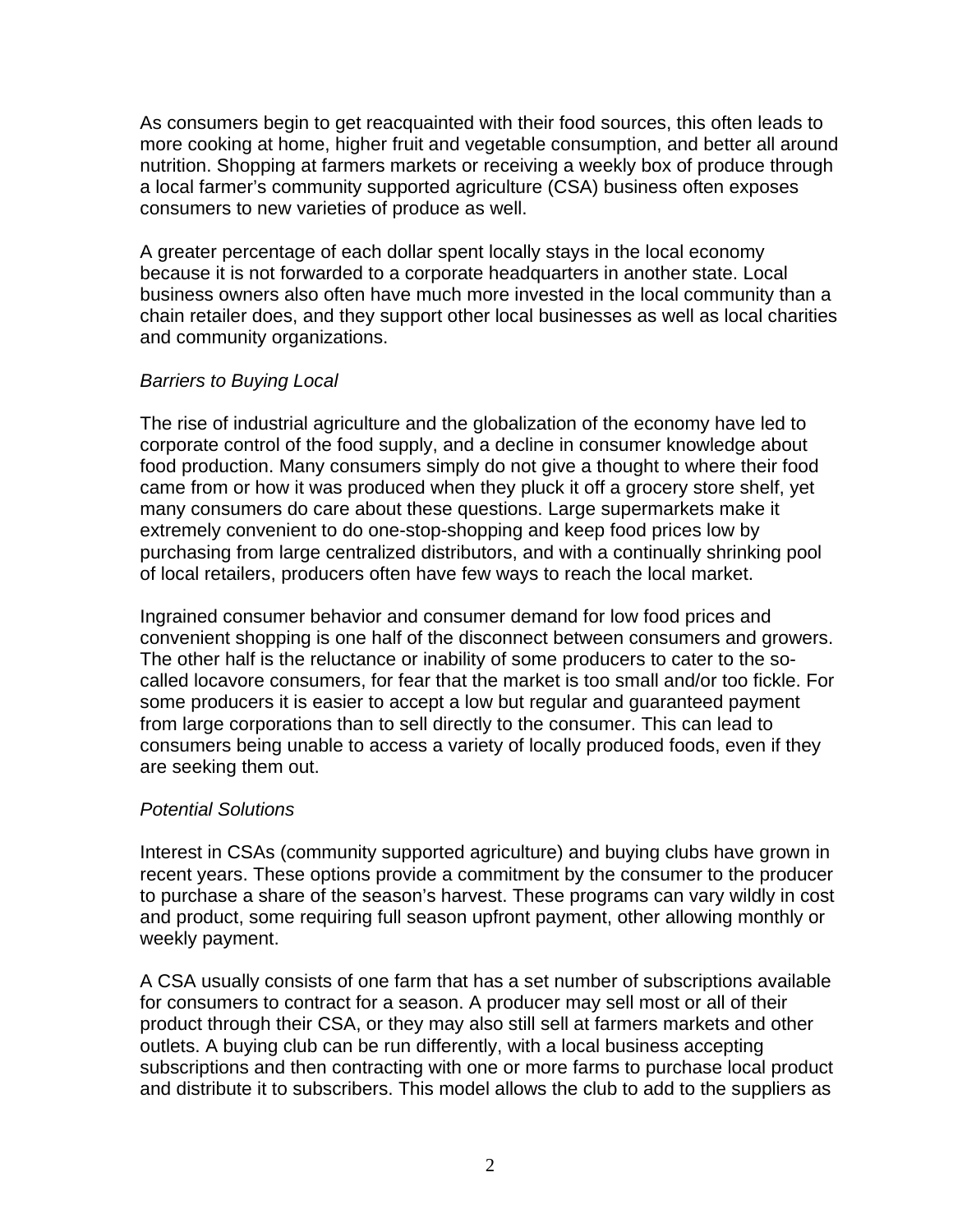demand rises, though it is important to balance the two. CSA's or buying clubs which offer workplace delivery are often referred to as "farm to firm" opportunities.

One successful model is that of Isidore Foods, based in Pennsylvania, which combines aspects of CSA and buying club. The UT Urban Affairs Center arranged to have David Eason, president of Isidore, come to Toledo to speak to a group of stakeholders. Among those who came to hear Mr. Eason speak were local producers, local entrepreneurs interested in launching a similar business, local food activists and those involved in community and economic development.

Isidore Foods began with a pilot year in 2007 in which they connected 150 faculty and staff at the University of Pittsburgh with local product, making weekly deliveries to campus. Isidore has now grown to serving over 1,500 subscribers with products from 35 farms, delivering to 16 drop off points throughout southwest Pennsylvania and has recently expanded to central Ohio.

## *Survey Methodology*

To test the market for such a pilot program here on UT's campus, we surveyed faculty and staff via an online survey tool. We wanted to know what the overall interest would be, what types of products potential participants would want, how much they would be willing to pay, and what the most convenient drop off points would be on campus. Total faculty and staff in fall 2010 numbered 6,567, and we were hoping for 500+ responses. We acknowledge that the respondents are likely biased towards a population that is already advocating for a stronger local food system, as those uninterested in the topic would be less likely to fill out the survey at all. However, even 100 responses that indicated strong support and high likelihood of participation could be enough to demonstrate demand for such a program on UT's campus.

To disseminate the survey, we contacted college administrative offices and asked that they send emails to all faculty and staff in their college that contained a short narrative describing the purpose of the survey and a link to the website where the survey was hosted. We also sent a press release to the UT media, and UT News published a brief story about the survey, as did a UT blogger. These stories contained a link to the survey.

Due to the nature of the recruiting process, we were unable to closely control who did or did not complete the survey. We did allow respondents to submit their email addresses at the end of the survey to be entered into a drawing for a gift card, and the majority of those email addresses were UT faculty, staff, and the occasional student. We were able to reach more individuals on main campus than on the health science campus, which led to slightly skewed results when it came to physical location. This should not be taken as a greater demand on main campus than on the health science campus.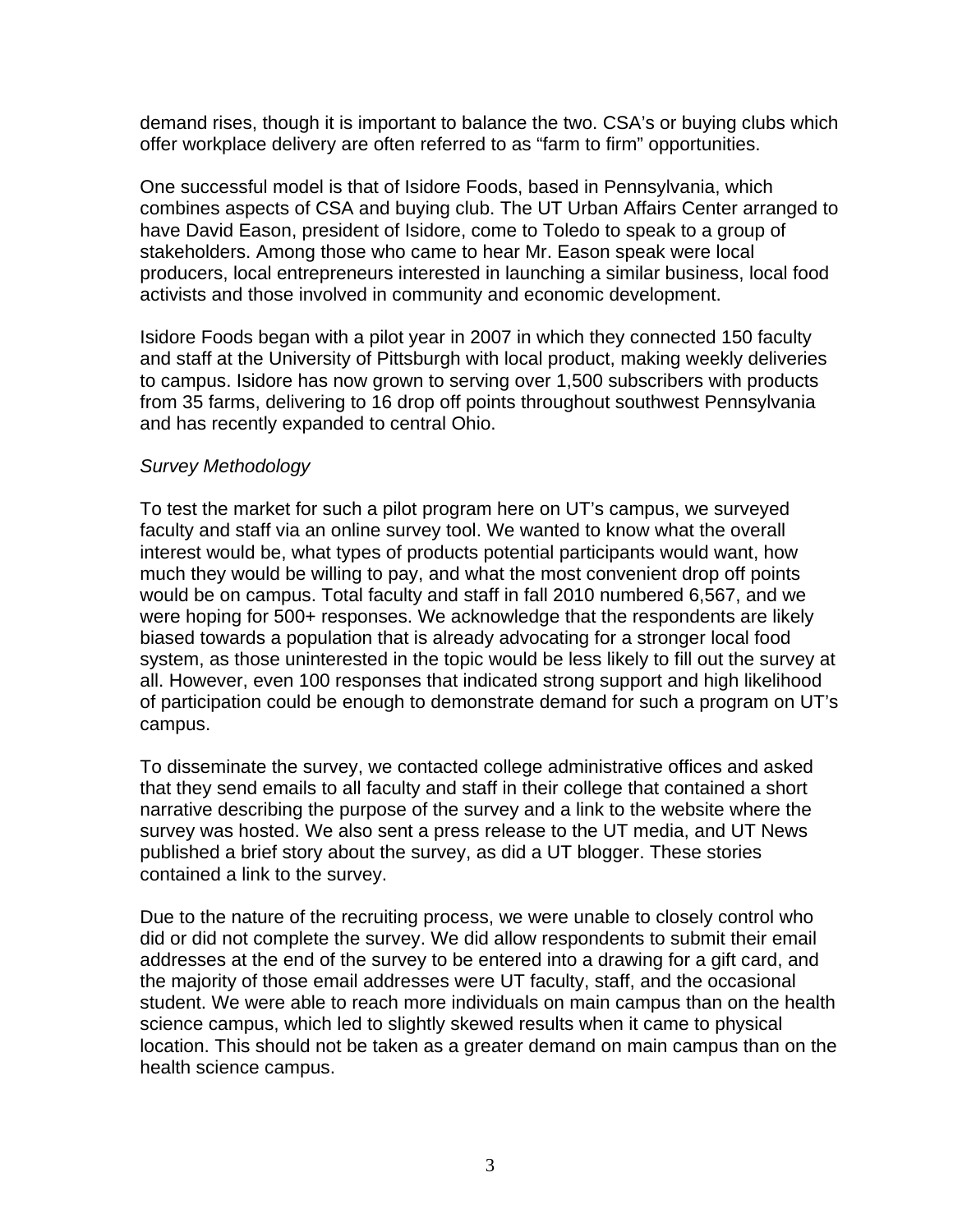### *Survey Results*

The responses were collected over 5 weeks in October and November. The total number of respondents was 674. The majority of the respondents were full time faculty and staff (figure 1). Half of the respondents indicated that they were "very likely" to participate in a buying club for local produce at UT (figure 2). Only 12% responded that they were "very unlikely" or "somewhat unlikely" to participate.

Another important question is that of cost (figure 3). Of course one of the goals of a program such as this is to increase the percentage of the retail dollar that ends up in the hands of producers. At the same time, many consumers will be turned off by increases in price over a grocery store, regardless of the increase in quality that might come with the higher price. While many respondents (18%) said they would like the products in this buying club to cost less than what they currently pay at a grocery store, 36% said they were willing to pay more, with 7% of respondents indicating that they would pay up to 20% more than grocery store prices.

We also asked where respondents are currently buying the majority of their produce. Overwhelmingly, this is at a traditional grocery store (chain or local), or at a big box store. Only 7% of respondents reported buying produce at a farmers market or farm stand (figure 4), suggesting that a new UT-based program would not have a negative impact on existing direct sales by local producers.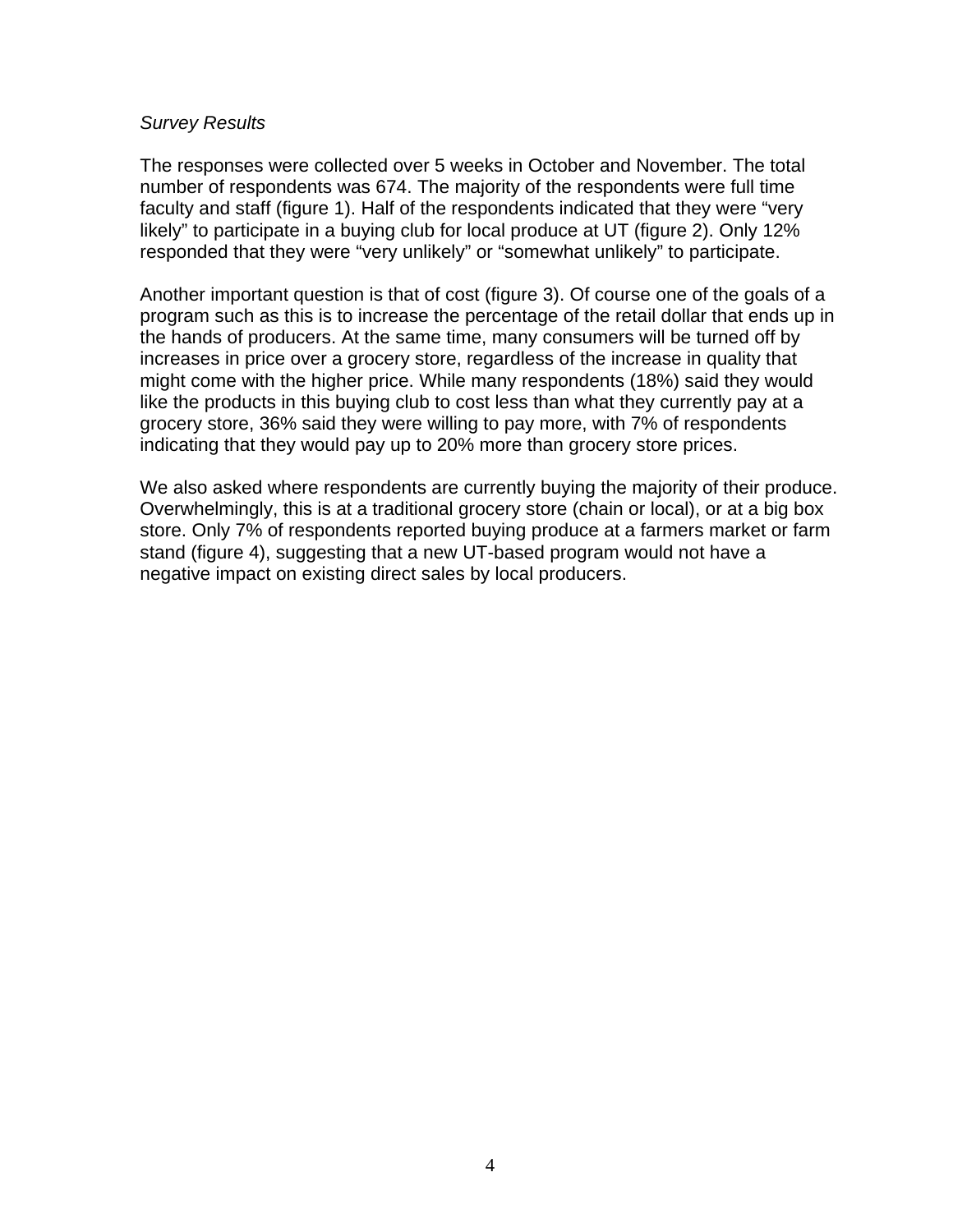

**Figure 1** 





**Figure 2** 



**Figure 4** 

**Figure 3**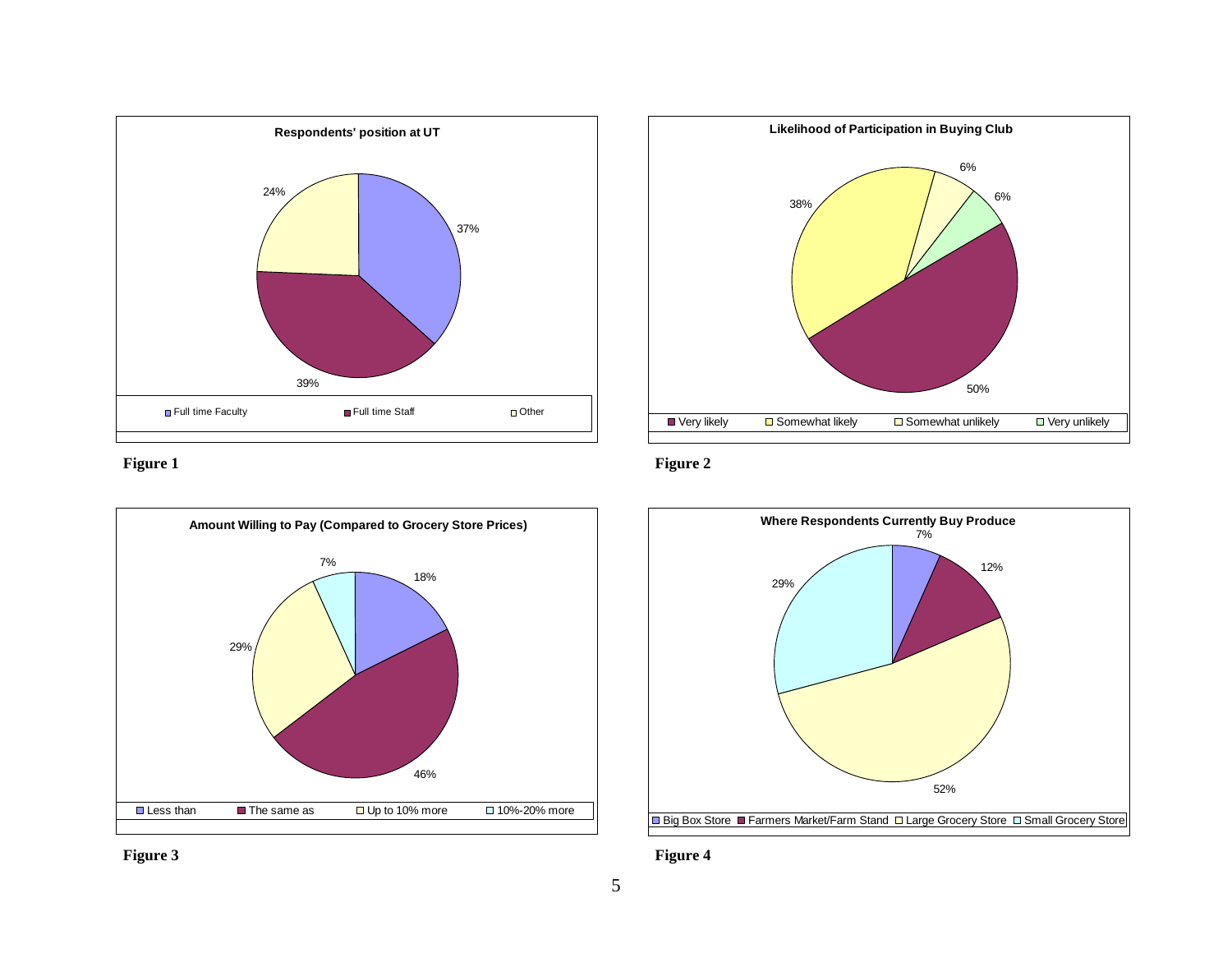Local producers are eager to understand what consumers would want to purchase at what times of the year. The following tables show each product and how likely respondents would be to purchase that item. We included flowers and plants to determine the feasibility of creating a new avenue to market for our local greenhouse growers.

|                                                     |                |                    | <b>Strawberries</b>  |               |
|-----------------------------------------------------|----------------|--------------------|----------------------|---------------|
| Respondents' overall likelihood of<br>participation | Very<br>likely | Somewhat<br>likely | Somewhat<br>unlikely | Very unlikely |
| Very likely                                         | 88.27%         | 11.11%             | $0.00\%$             | 0.62%         |
| Somewhat likely                                     | 50.59%         | 44.31%             | 2.75%                | 2.35%         |
| Somewhat unlikely                                   | 26.32%         | 52.63%             | 15.79%               | 5.26%         |
| <b>TOTAL</b>                                        | 68.88%         | 27.39%             | 2.11%                | 1.62%         |

### **Table 1**

|                                                     | Spinach/salad greens |                    |                      |               |
|-----------------------------------------------------|----------------------|--------------------|----------------------|---------------|
| Respondents' overall likelihood of<br>participation | Very<br>likely       | Somewhat<br>likelv | Somewhat<br>unlikely | Very unlikely |
| Very likely                                         | 81.71%               | 15.55%             | 1.83%                | 0.91%         |
| Somewhat likely                                     | 49.02%               | 39.22%             | 8.24%                | 3.53%         |
| Somewhat unlikely                                   | 13.16%               | 50.00%             | 23.68%               | 13.16%        |
| <b>TOTAL</b>                                        | 64.09%               | 27.38%             | 5.80%                | 2.74%         |

|                                                     |                |          | <b>Asparagus</b>     |               |
|-----------------------------------------------------|----------------|----------|----------------------|---------------|
| Respondents' overall likelihood of<br>participation | Very<br>likely | Somewhat | Somewhat<br>unlikely | Very unlikely |
|                                                     |                | likely   |                      |               |
| Very likely                                         | 69.47%         | 15.89%   | 9.03%                | 5.61%         |
| Somewhat likely                                     | 43.78%         | 30.12%   | 17.67%               | 8.43%         |
| Somewhat unlikely                                   | 10.53%         | 36.84%   | 28.95%               | 23.68%        |
| <b>TOTAL</b>                                        | 55.26%         | 23.03%   | 13.82%               | 7.89%         |

|                                                     |                |                    | Peas                 |               |
|-----------------------------------------------------|----------------|--------------------|----------------------|---------------|
| Respondents' overall likelihood of<br>participation | Very<br>likely | Somewhat<br>likely | Somewhat<br>unlikely | Very unlikely |
| Very likely                                         | 53.09%         | 24.43%             | 13.03%               | 9.45%         |
| Somewhat likely                                     | 16.17%         | 37.02%             | 36.17%               | 10.64%        |
| Somewhat unlikely                                   | 7.89%          | 39.47%             | 31.58%               | 21.05%        |
| <b>TOTAL</b>                                        | 35.17%         | 30.52%             | 23.62%               | 10.69%        |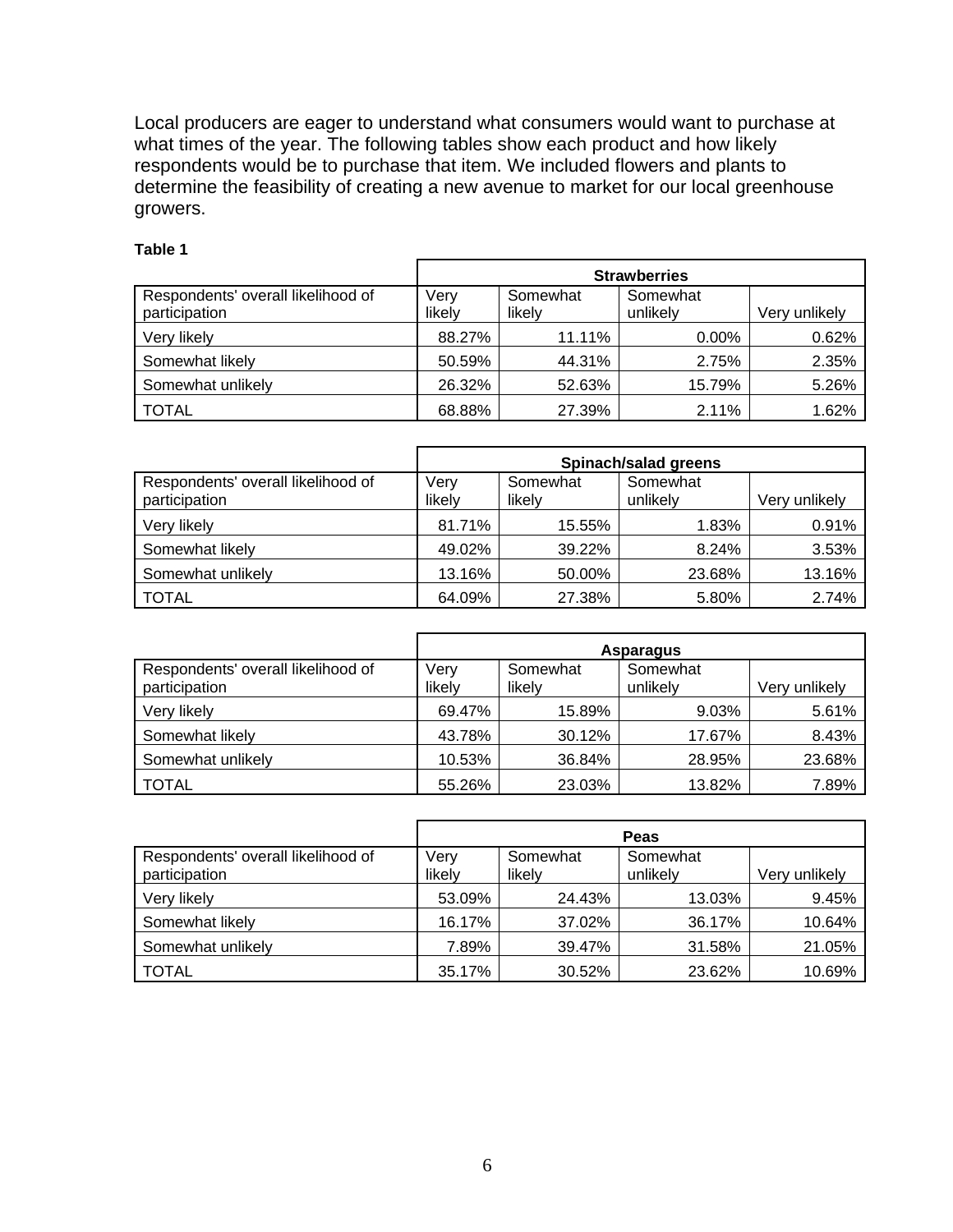|                                                     |                |                    | <b>Beans</b>         |               |
|-----------------------------------------------------|----------------|--------------------|----------------------|---------------|
| Respondents' overall likelihood of<br>participation | Very<br>likely | Somewhat<br>likelv | Somewhat<br>unlikely | Very unlikely |
| Very likely                                         | 64.04%         | 23.66%             | 7.89%                | 4.42%         |
| Somewhat likely                                     | 29.48%         | 46.61%             | 19.12%               | 4.78%         |
| Somewhat unlikely                                   | 5.26%          | 44.74%             | 28.95%               | 21.05%        |
| <b>TOTAL</b>                                        | 46.04%         | 34.49%             | 13.86%               | 5.61%         |

|                                                     |                |                    | <b>Cucumbers</b>     |               |
|-----------------------------------------------------|----------------|--------------------|----------------------|---------------|
| Respondents' overall likelihood of<br>participation | Very<br>likely | Somewhat<br>likely | Somewhat<br>unlikely | Very unlikely |
| Very likely                                         | 71.08%         | 19.38%             | 7.08%                | 2.46%         |
| Somewhat likely                                     | 28.92%         | 47.79%             | 17.27%               | 6.02%         |
| Somewhat unlikely                                   | 21.62%         | 37.84%             | 21.62%               | 18.92%        |
| <b>TOTAL</b>                                        | 50.90%         | 32.08%             | 12.11%               | 4.91%         |

|                                                     | <b>Hanging Baskets</b> |                    |                      |               |
|-----------------------------------------------------|------------------------|--------------------|----------------------|---------------|
| Respondents' overall likelihood of<br>participation | Very<br>likely         | Somewhat<br>likely | Somewhat<br>unlikely | Very unlikely |
| Very likely                                         | 34.34%                 | 29.63%             | 16.50%               | 19.53%        |
| Somewhat likely                                     | 12.45%                 | 32.78%             | 34.02%               | 20.75%        |
| Somewhat unlikely                                   | 8.11%                  | 27.03%             | 24.32%               | 40.54%        |
| <b>TOTAL</b>                                        | 23.48%                 | 30.78%             | 24.35%               | 21.39%        |

|                                                     |                |                    | <b>Sweet Corn</b>    |               |
|-----------------------------------------------------|----------------|--------------------|----------------------|---------------|
| Respondents' overall likelihood of<br>participation | Very<br>likely | Somewhat<br>likely | Somewhat<br>unlikely | Very unlikely |
| Very likely                                         | 79.33%         | 13.98%             | 3.04%                | 3.65%         |
| Somewhat likely                                     | 49.80%         | 37.25%             | 7.06%                | 5.88%         |
| Somewhat unlikely                                   | 31.58%         | 52.63%             | 13.16%               | 2.63%         |
| <b>TOTAL</b>                                        | 64.31%         | 25.88%             | 5.31%                | 4.50%         |

|                                                     | <b>Tomatoes</b> |                    |                      |               |
|-----------------------------------------------------|-----------------|--------------------|----------------------|---------------|
| Respondents' overall likelihood of<br>participation | Verv<br>likely  | Somewhat<br>likelv | Somewhat<br>unlikely | Very unlikely |
| Very likely                                         | 78.83%          | 10.74%             | 4.91%                | 5.52%         |
| Somewhat likely                                     | 49.21%          | 28.97%             | 12.30%               | 9.52%         |
| Somewhat unlikely                                   | 23.68%          | 50.00%             | 15.79%               | 10.53%        |
| <b>TOTAL</b>                                        | 63.31%          | 20.62%             | 8.60%                | 7.47%         |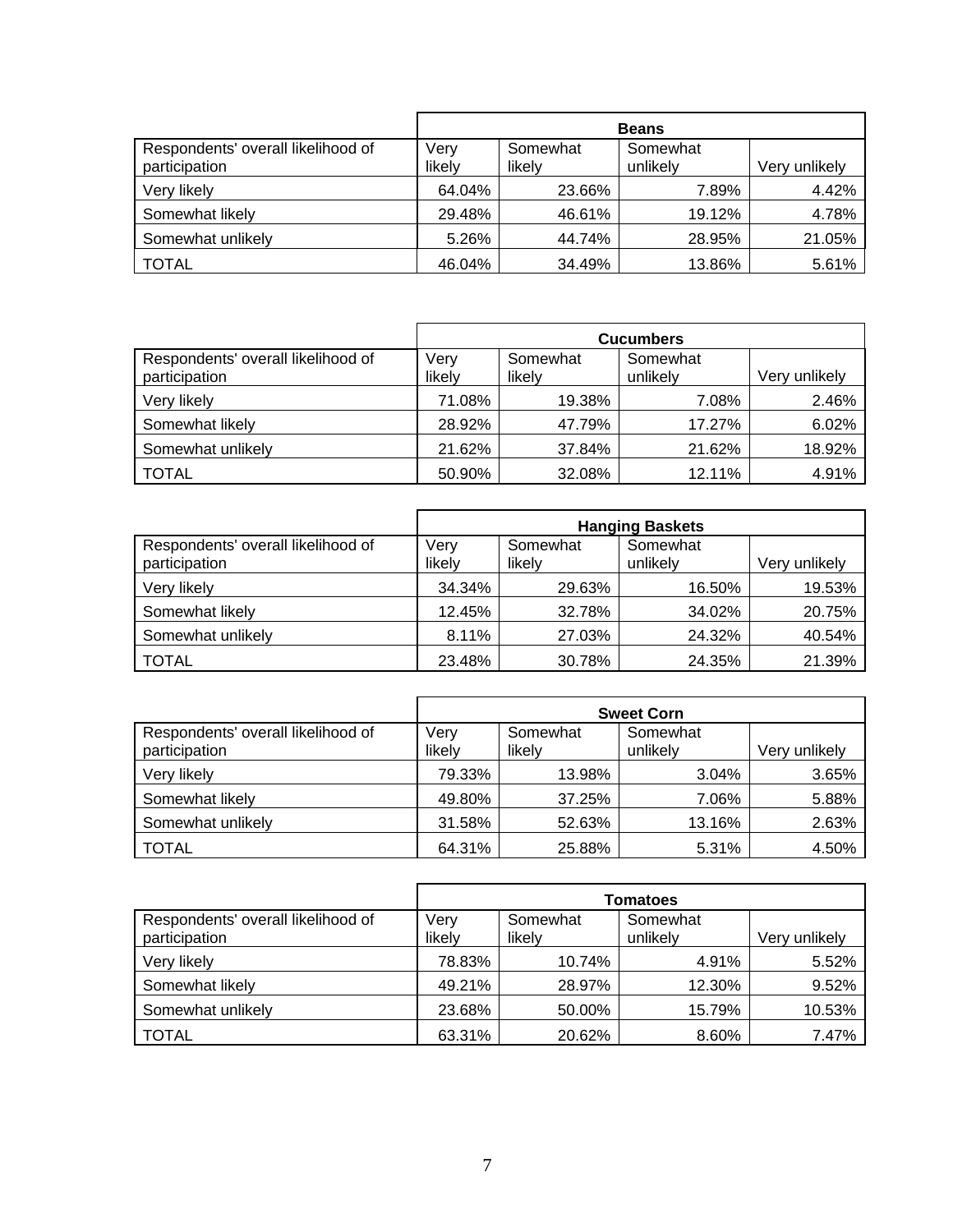|                                                     | <b>Peppers</b> |                    |                      |               |
|-----------------------------------------------------|----------------|--------------------|----------------------|---------------|
| Respondents' overall likelihood of<br>participation | Very<br>likely | Somewhat<br>likely | Somewhat<br>unlikely | Very unlikely |
| Very likely                                         | 71.03%         | 20.25%             | 5.92%                | 2.80%         |
| Somewhat likely                                     | 27.76%         | 48.98%             | 16.73%               | 6.53%         |
| Somewhat unlikely                                   | 16.22%         | 51.35%             | 18.92%               | 13.51%        |
| <b>TOTAL</b>                                        | 50.08%         | 33.83%             | 11.11%               | 4.98%         |

|                                                     |                |                    | <b>Blueberries</b>   |               |
|-----------------------------------------------------|----------------|--------------------|----------------------|---------------|
| Respondents' overall likelihood of<br>participation | Very<br>likely | Somewhat<br>likely | Somewhat<br>unlikely | Very unlikely |
| Very likely                                         | 77.74%         | 16.30%             | 3.76%                | 2.19%         |
| Somewhat likely                                     | 53.17%         | 40.08%             | 5.56%                | 1.19%         |
| Somewhat unlikely                                   | 27.03%         | 32.43%             | 32.43%               | 8.11%         |
| <b>TOTAL</b>                                        | 64.47%         | 27.14%             | 6.25%                | 2.14%         |

|                                                     | <b>Peaches</b> |                    |                      |               |
|-----------------------------------------------------|----------------|--------------------|----------------------|---------------|
| Respondents' overall likelihood of<br>participation | Very<br>likely | Somewhat<br>likely | Somewhat<br>unlikely | Very unlikely |
| Very likely                                         | 80.37%         | 14.02%             | 3.74%                | 1.87%         |
| Somewhat likely                                     | 39.59%         | 39.18%             | 15.92%               | 5.31%         |
| Somewhat unlikely                                   | 18.42%         | 44.74%             | 23.68%               | 13.16%        |
| <b>TOTAL</b>                                        | 59.93%         | 26.16%             | 9.93%                | 3.97%         |

|                                                     | <b>Apples</b>  |                    |                      |               |
|-----------------------------------------------------|----------------|--------------------|----------------------|---------------|
| Respondents' overall likelihood of<br>participation | Very<br>likely | Somewhat<br>likelv | Somewhat<br>unlikelv | Verv unlikelv |
| Verv likelv                                         | 81.93%         | 14.95%             | 2.49%                | 0.62%         |
| Somewhat likely                                     | 46.67%         | 44.31%             | 9.02%                | 0.00%         |
| Somewhat unlikely                                   | 31.58%         | 36.84%             | 26.32%               | 5.26%         |
| <b>TOTAL</b>                                        | 64.17%         | 28.50%             | 6.68%                | 0.65%         |

|                                                     | <b>Raspberries</b> |                    |                      |               |
|-----------------------------------------------------|--------------------|--------------------|----------------------|---------------|
| Respondents' overall likelihood of<br>participation | Verv<br>likely     | Somewhat<br>likelv | Somewhat<br>unlikely | Very unlikely |
| Very likely                                         | 73.27%             | 16.67%             | 6.29%                | 3.77%         |
| Somewhat likely                                     | 46.67%             | 44.31%             | 9.02%                | 0.00%         |
| Somewhat unlikely                                   | 21.62%             | 29.73%             | 29.73%               | 18.92%        |
| <b>TOTAL</b>                                        | 59.02%             | 19.18%             | 8.85%                | 3.11%         |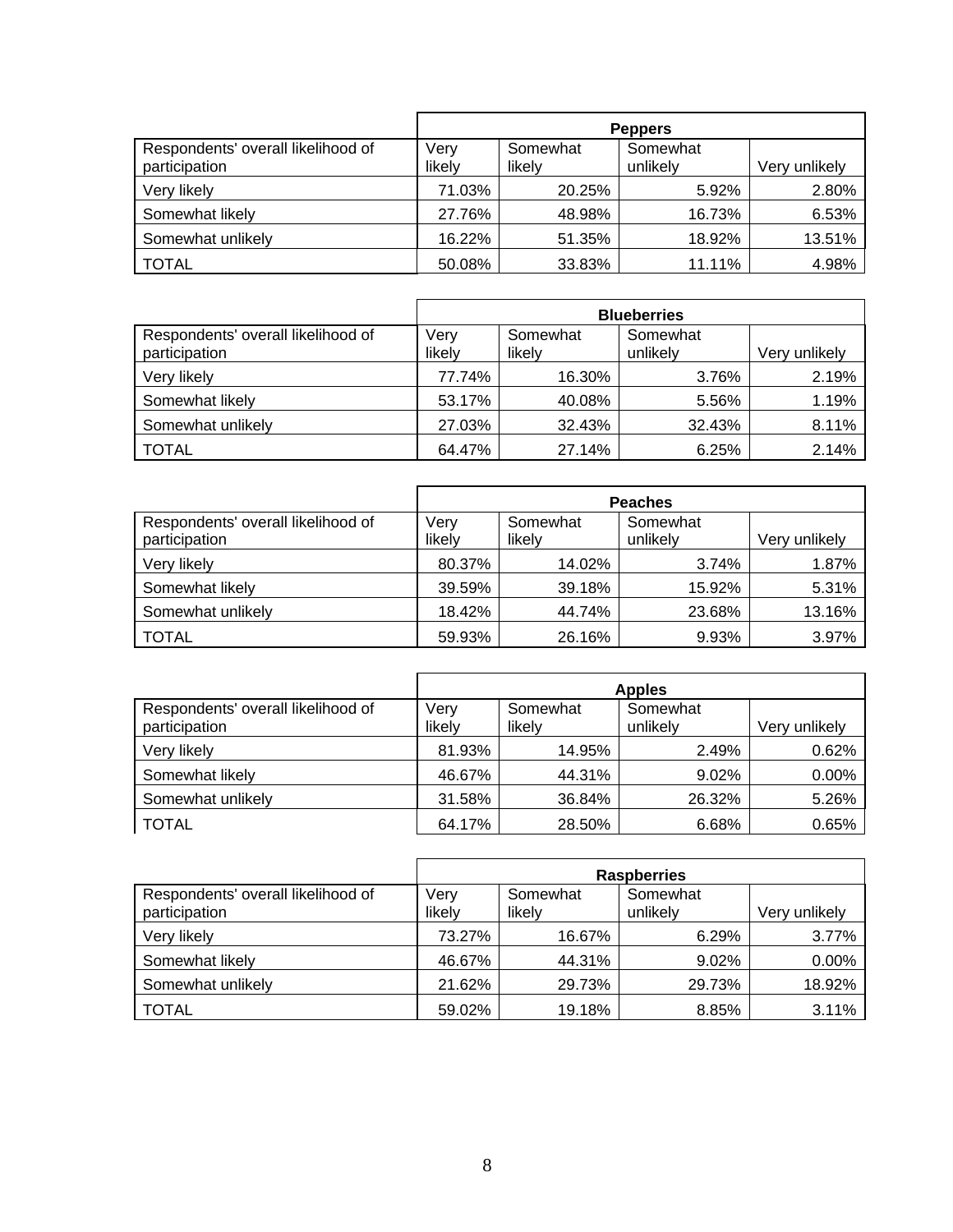|                                                     | <b>Pumpkins</b> |                    |                      |               |
|-----------------------------------------------------|-----------------|--------------------|----------------------|---------------|
| Respondents' overall likelihood of<br>participation | Very<br>likely  | Somewhat<br>likelv | Somewhat<br>unlikely | Very unlikely |
| Very likely                                         | 35.00%          | 30.00%             | 20.00%               | 15.00%        |
| Somewhat likely                                     | 15.87%          | 38.49%             | 26.19%               | 19.44%        |
| Somewhat unlikely                                   | 2.63%           | 36.84%             | 31.58%               | 28.95%        |
| <b>TOTAL</b>                                        | 24.75%          | 34.07%             | 23.39%               | 17.80%        |

|                                                     | <b>Chrysanthemums</b> |                    |                      |               |
|-----------------------------------------------------|-----------------------|--------------------|----------------------|---------------|
| Respondents' overall likelihood of<br>participation | Very<br>likely        | Somewhat<br>likely | Somewhat<br>unlikely | Very unlikely |
| Very likely                                         | 31.67%                | 28.33%             | 22.00%               | 18.00%        |
| Somewhat likely                                     | 5.31%                 | 27.35%             | 43.27%               | 24.08%        |
| Somewhat unlikely                                   | 8.33%                 | 16.67%             | 38.89%               | 36.11%        |
| <b>TOTAL</b>                                        | 19.10%                | 27.19%             | 32.01%               | 21.69%        |

|                                                     | <b>Poinsettia</b> |                    |                      |               |
|-----------------------------------------------------|-------------------|--------------------|----------------------|---------------|
| Respondents' overall likelihood of<br>participation | Very<br>likely    | Somewhat<br>likely | Somewhat<br>unlikely | Very unlikely |
| Very likely                                         | 29.51%            | 29.51%             | 18.69%               | 22.30%        |
| Somewhat likely                                     | 5.26%             | 34.82%             | 37.65%               | 22.27%        |
| Somewhat unlikely                                   | 8.11%             | 24.32%             | 35.14%               | 32.43%        |
| <b>TOTAL</b>                                        | 18.00%            | 31.41%             | 27.67%               | 22.92%        |

|                                                     | Salad greens/herbs (late season) |                    |                      |               |
|-----------------------------------------------------|----------------------------------|--------------------|----------------------|---------------|
| Respondents' overall likelihood of<br>participation | Verv<br>likely                   | Somewhat<br>likely | Somewhat<br>unlikelv | Very unlikely |
| Very likely                                         | 75.61%                           | 18.29%             | 5.18%                | 0.91%         |
| Somewhat likely                                     | 44.22%                           | 41.43%             | 10.76%               | 3.59%         |
| Somewhat unlikely                                   | 10.53%                           | 60.53%             | 15.79%               | 13.16%        |
| <b>TOTAL</b>                                        | 58.83%                           | 30.31%             | 8.10%                | 2.76%         |

We also asked if the drop off points being on one campus or the other would change their likelihood of participation. Not surprisingly, participation is more likely the closer the drop off point is to the respondents' building. Table 2 shows the number of respondents from each campus, and the overall impact on interest based on location of drop-off points. It should be noted that 1) not all respondents listed their building, and 2) the larger response from Main Campus does not necessarily indicate greater demand on that campus than on the Health Science Campus, but more likely that we were more successful at disseminating the survey among Main Campus faculty and staff.